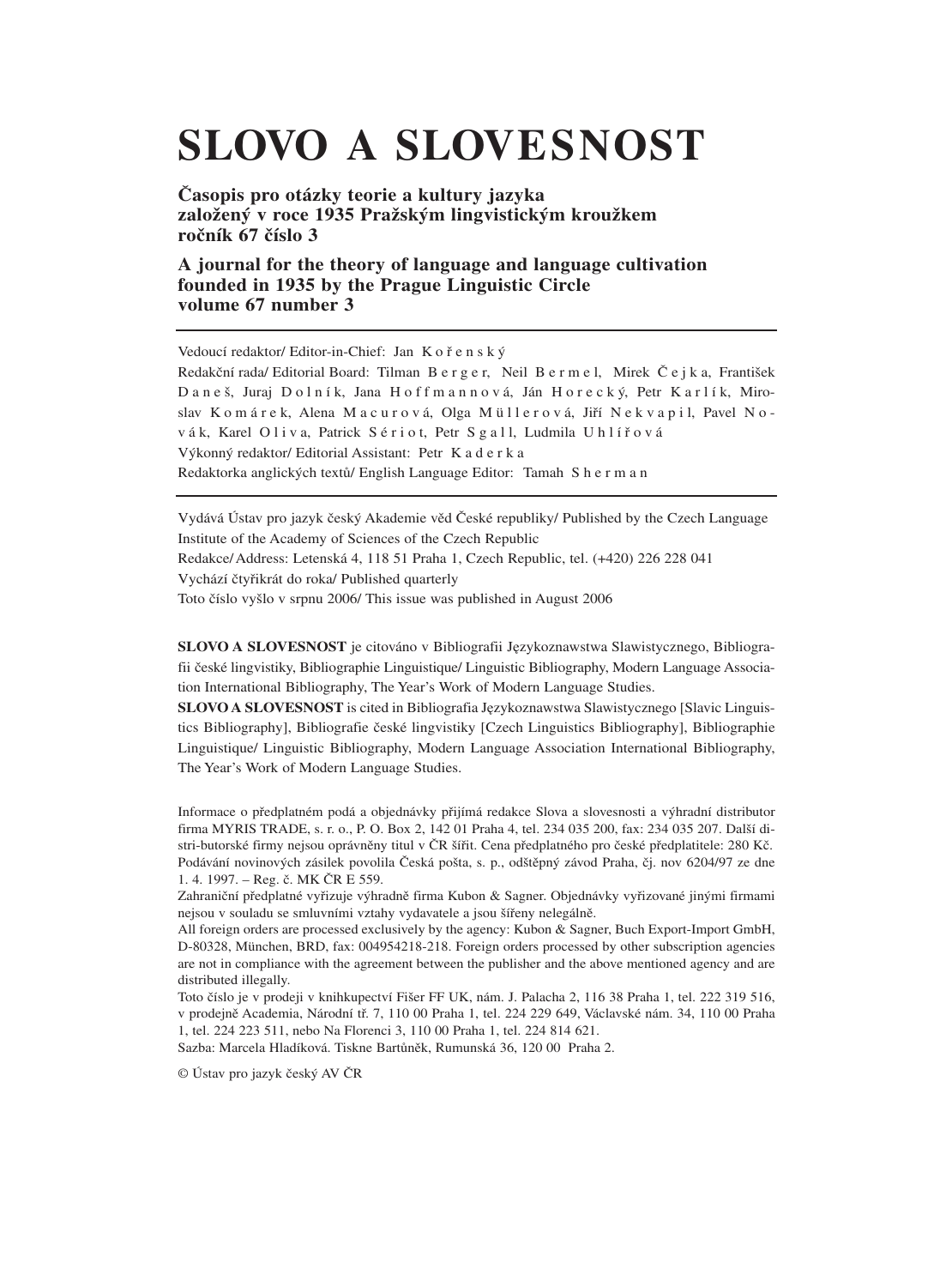#### **OBSAH/CONTENTS**

| Valency as the core of the language system                                                                                        |         |
|-----------------------------------------------------------------------------------------------------------------------------------|---------|
| Barbora Hladká – Jan Králík: Proměna Českého akademického korpusu                                                                 | 179-194 |
| The transformation of the Czech Academic Corpus                                                                                   |         |
|                                                                                                                                   |         |
| Rozhledy/Discussion                                                                                                               |         |
|                                                                                                                                   |         |
| Development does not recur – postponed problems do                                                                                |         |
| Jekaterina Velmezova: Literární teorie O. M. Frejdenbergové jako projev                                                           |         |
| O. M. Freidenberg's theory of literature as a manifestation of Soviet in-<br>tellectuals' aspiration toward an "integral science" |         |
| Литературоведческие теории О. М. Фрейденберг в свете стремле-<br>ния советской интеллигенции к созданию «интегральной науки»      |         |
|                                                                                                                                   |         |
| Recenze/Book reviews                                                                                                              |         |

# Sydney Lamb: Language and Reality *(Lucie Saicová Římalová)* ................ 216–221 Andrea Trovesi: La genesi di articoli determinativi: Modalità di espressione della definitezza in ceco, serbo-lusaziano e sloveno *(Markus Giger)*...... 221–226 Eva Hošnová: Studie z vývoje novočeské syntaxe (konjunkce, pronominalizace) *(Josef Štěpán)*...................................................................................... 226–230 Jozef Štefánik (ed.): Antológia bilingvizmu *(Jiří Zeman)* ............................ 230–233

K r o n i k a / C h r o n i c l e s

| K osmdesátinám Petra Sgalla (Eva Hajičová – Jarmila Panevová)  234–237 |  |
|------------------------------------------------------------------------|--|
|                                                                        |  |
|                                                                        |  |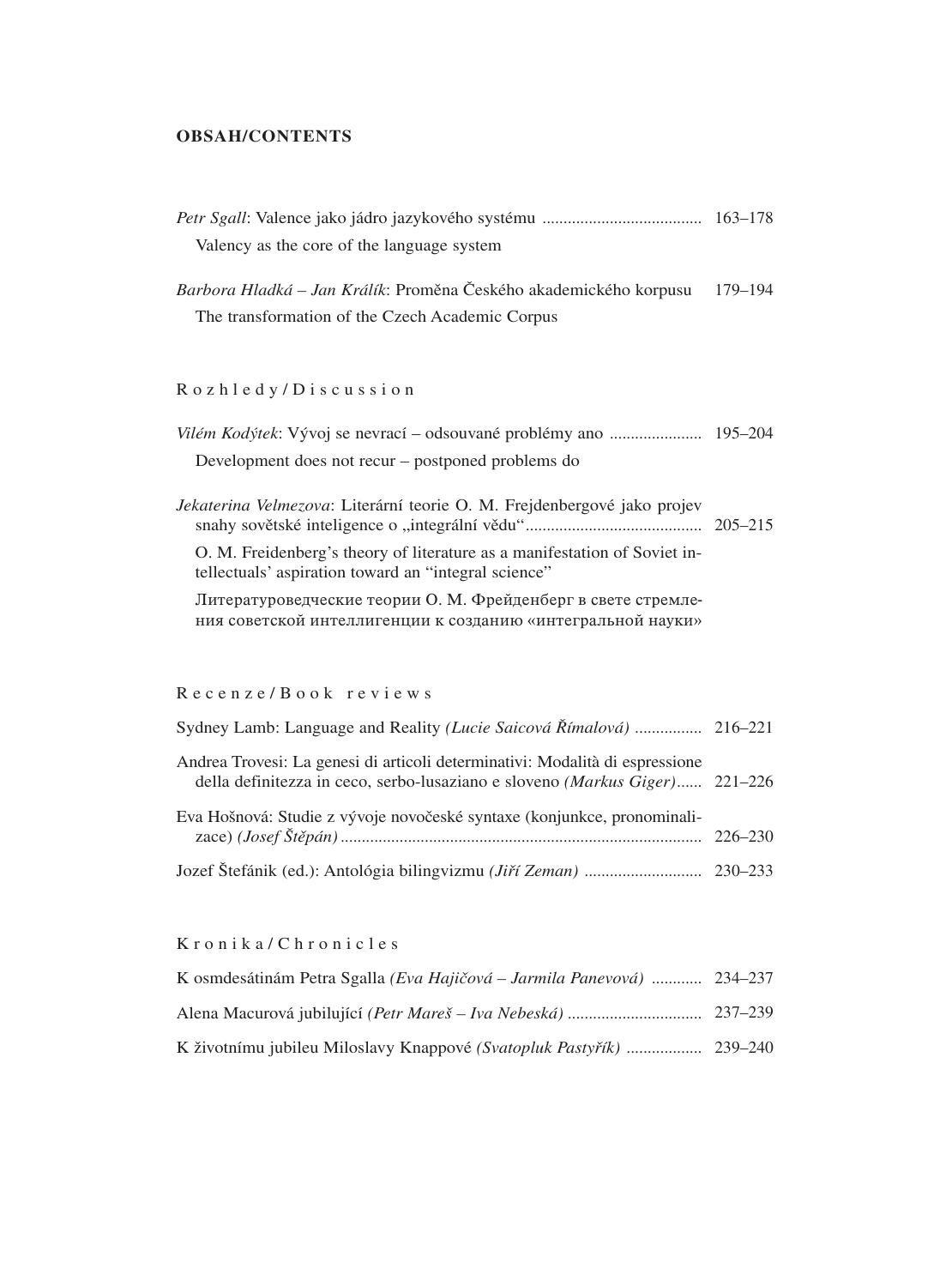# **Valence jako jádro jazykového systému**

## PETR SGALL

#### **Valency as the core of the language system**

ABSTRACT: Valency of lexical units (i.e. the sets of their obligatory and optional dependents) constitutes the main link between lexicon and grammar. As handled up to now by J. Panevová and others in the Functional Generative Description, valency provides a very good starting point for the testing of this approach in the Prague Dependency Treebank. The morphemic and especially syntactic annotation of large segments of free texts confirm that this description has essentially been formulated adequately. Even so, certain issues of valency deserve further discussion. This article partly summarizes earlier research in the Charles University Theoretical and Computational Linguistics group and adds new results. It aims to document how issues concerning a hierarchy of the types of dependency relations, the orientation of these relations, the usefulness of recognizing a third class of dependents "between" arguments and adjuncts, etc., can be handled in useful ways using this background.

**Key words:** valency, dependency, Functional Generative Description, Prague Dependency Treebank

**Klíčová slova:** valence, závislost, funkční generativní popis, pražský závislostní korpus

*Ortenovo nám. 24, 170 00 Praha 7 <sgall@ufal.mff.cuni.cz>*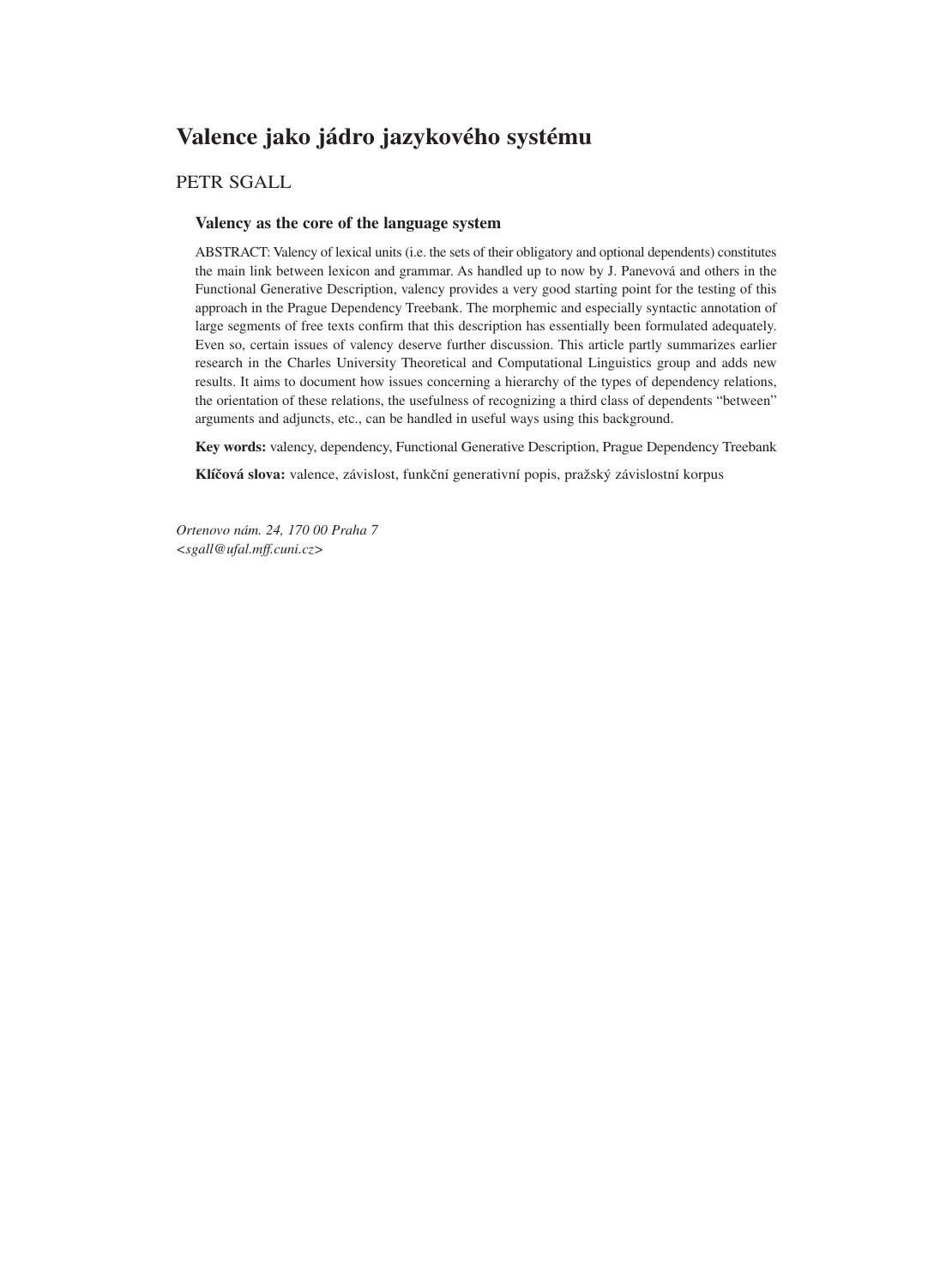## **Proměna Českého akademického korpusu**

## BARBORA HLADKÁ – JAN KRÁLÍK

#### **The transformation of the Czech Academic Corpus**

ABSTRACT: The Czech Academic Corpus was created during the 1970s and 1980s at the Czech Language Institute under the supervision of Marie Těšitelová. The main motivation to build it (a total of 540 thousand word tokens) was to obtain the quantitative characteristics of contemporary Czech. The corpus is structurally annotated on two levels – the morphological level and the syntactical-analytical level. The original stochastic experiments in morphological tagging of Czech were performed using the corpus at the beginning of the 1990s. Given this, the corpus-based processing of Czech was launched. At the end of 1990s, work on the Prague Dependency Treebank had started (independently from the corpus) and its first edition was published in 2001. In considering future released versions of the treebank, we have decided to convert the corpus into the treebank-like format. This article focuses on the twenty-year history of the Czech Academic Corpus. Special attention is devoted to thus far unpublished facts about the corpus annotation. The conversion steps resulting in the first version of the Czech Academic Corpus are described in detail.

**Key words:** annotated corpus, annotation scheme conversion, natural language processing

**Klíčová slova:** anotovaný korpus, konverze anotačního schématu, zpracování přirozeného jazyka

*Ústav formální a aplikované lingvistiky MFF UK Malostranské nám. 25, 118 00 Praha 1 <hladka@ufal.mff.cuni.cz>*

*Ústav pro jazyk český AV ČR Letenská 4, 118 51 Praha 1 <kralik@ujc.cas.cz>*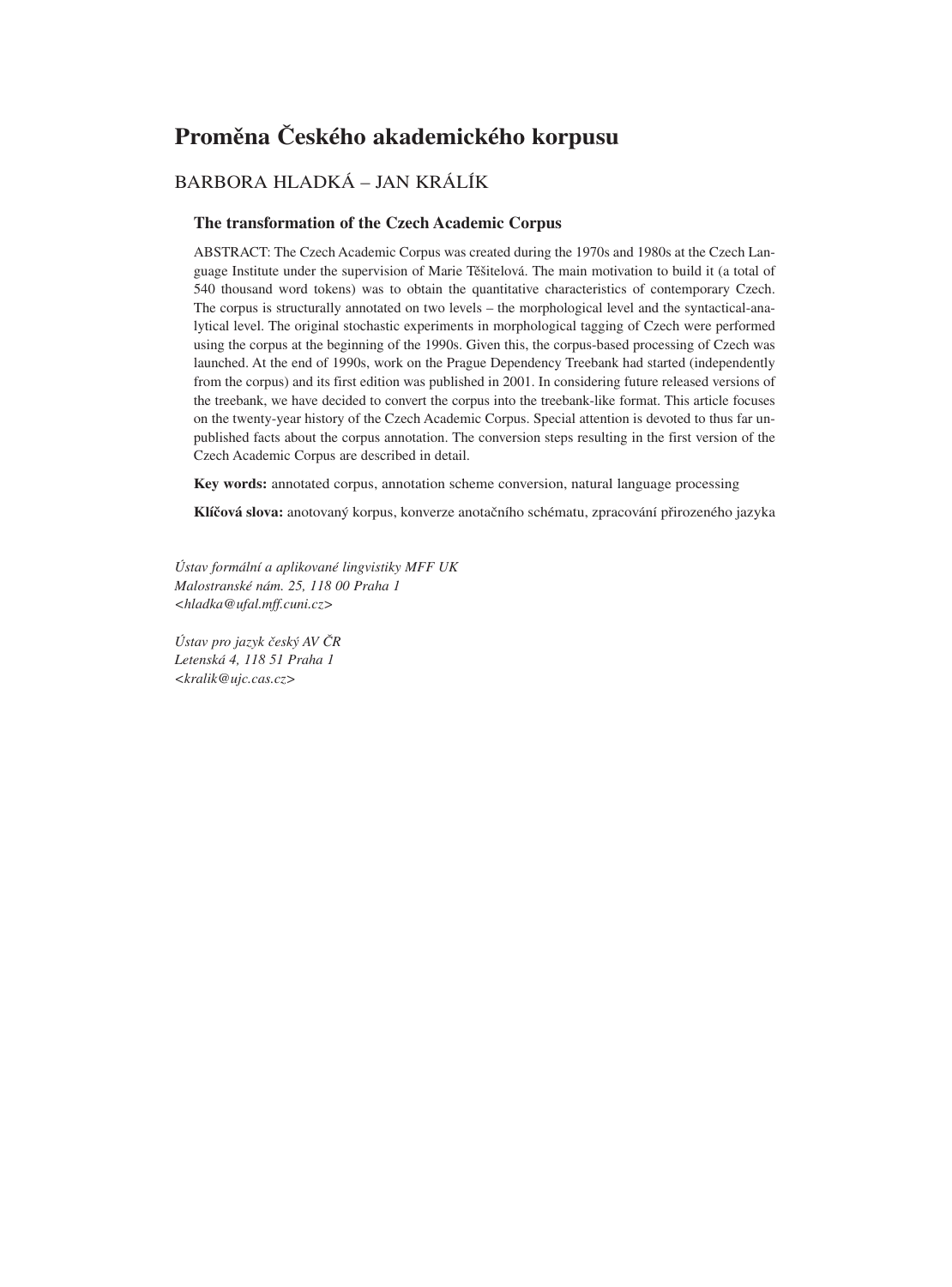*Vilém Kodýtek*

## **Vývoj se nevrací – odsouvané problémy ano**

#### **Development does not recur – postponed problems do**

ABSTRACT: We support Čermák, Sgall and Vybíral's (2005) call for discussion on standard Czech. Based on the empirical data summarized in this paper, we argue that the non-literary varieties of Czech, at least as far as they are used in unofficial public and semi-public discourse, should be considered a part of the colloquial standard Czech rather than "substandard" (inter)dialects. We emphasize two basic assumptions: 1) language should not be regulated, and 2) continuity of the standard should be maintained. Standard Czech could be defined as the union of two clearly distinguished notions – Literary Czech (as the core) and the completed colloquial layer, with a penetrable boundary in between the two.

**Key words:** Literary Czech, spoken standard Czech, regional varieties

**Klíčová slova:** spisovná čeština, mluvená standardní čeština, oblastní variety

*Beethovenova 18, 400 01 Ústí nad Labem <kodytek@mbox.vol.cz>*